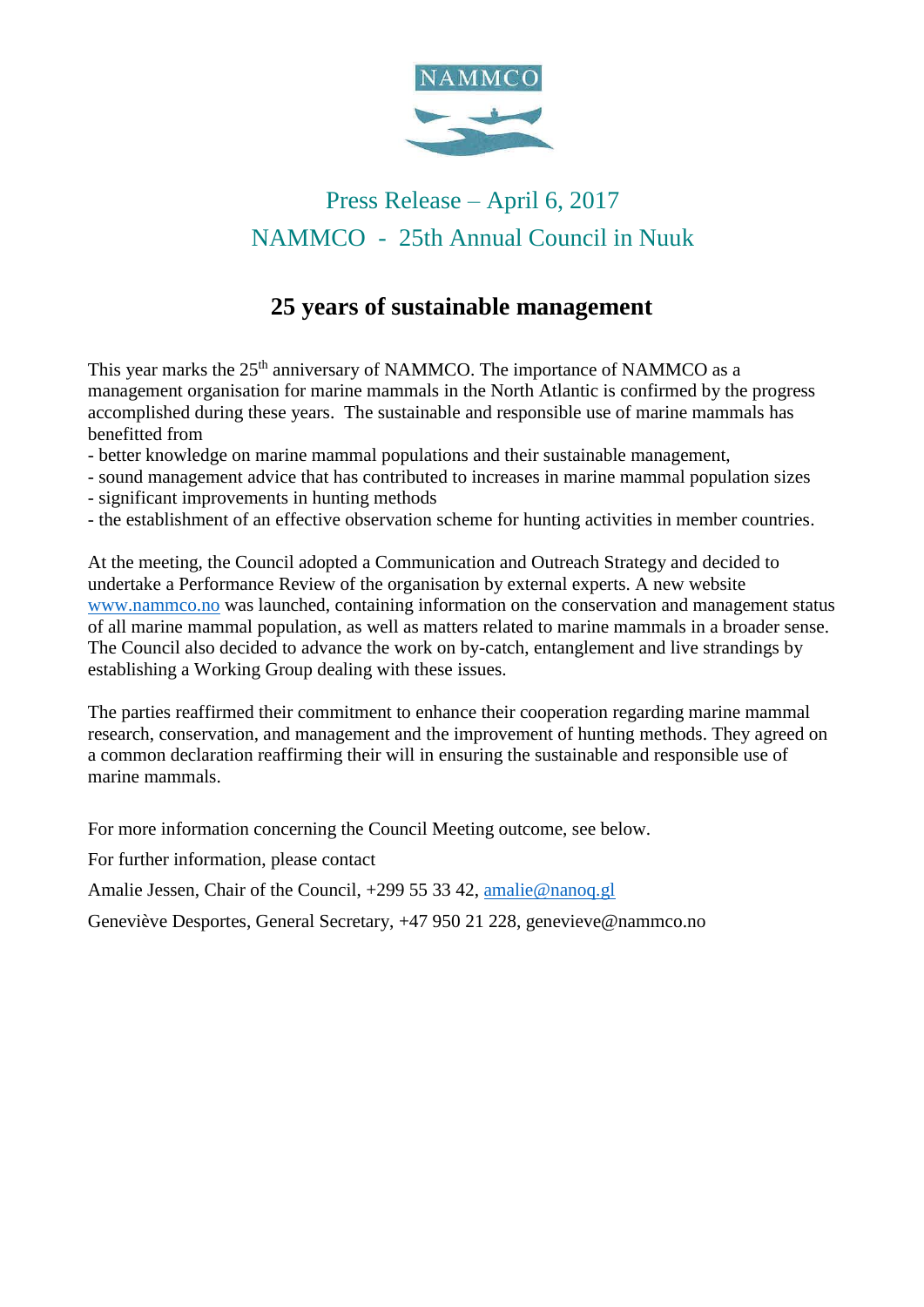## **Appendix**

NAMMCO - the North Atlantic Marine Mammal Commission - is an international body for cooperation on the conservation, management and study of marine mammals in the North Atlantic. The North Atlantic Marine Mammal Commission held its 25th Council meeting from 5 - 6 April 2017, in Nuuk, Greenland.

At the occasion of the 25<sup>th</sup> Anniversary of the Commission, the member countries of NAMMCO, the Faroe Islands, Greenland, Iceland and Norway firmly reiterated their commitment to ensuring the conservation and sustainable and responsible use of marine mammals through active regional cooperation and science-based management decisions.

Hunters from Greenland and representatives from the Association of Fishers and Hunters in Greenland participated in the meeting.

The Governments of Canada and Japan were represented by observers at the meeting, as well as other international governmental organizations within the fields whaling (International Whaling Commission, IWC) and conservation (IWMC World Conservation Trust, Livelihood International). A large delegation of Nunavut also participated to the meeting, with members of the Government of Nunavut led by the Minister of Environment Joe Savikataaq, the Nunavut Wildlife Management Board and Nunavut Tunngavik Inc.

#### **Key events and conclusions from the meeting included the following:**

#### **25 years of Hunting**

Anton Egede had been invited to present the hunters experiences of the changes that had taken place in the management of marine mammals during 25 years. His presentation "*Whaling in west Greenland – then and now*" underlined in particular the visible effect that climate change is having on the availability of marine mammals to the hunters.

Dr. Med. Vet. Egil Ole Øen, through his invited presentation "*Animal welfare in the execution of hunting – a key to public acceptance of whaling and sealing*" described the work conducted for improving hunting methods during the 25 years of NAMMCO. He presented in particular the substantial improvement that had happened both regarding animal welfare, e.g. reduced time to death, and hunters' security.

#### **Inspection and Observation of Hunts**

NAMMCO operates an international observation scheme to monitor whether national legislation and decisions made by the Commission are respected. Observers are appointed to report on hunting activities in member countries. The scope for 2017 is minke whaling in Iceland.

#### **Whale and seal Surveys**

Surveys were carried out in the NAMMCO member countries in 2015 and 2016 to update the knowledge on abundance and distribution of cetaceans in the North Atlantic. At NAMMCO-25, new abundance estimates based on the data collected during these surveys were presented for fin, humpback, common minke and pilot whales, harbour porpoises, and dolphins.

New abundance estimates were also provided for grey and harbour seals in Norway.

## **International Cooperation**

With the unforeseeable consequences of climate change on marine mammals, the Council reiterated its will to increase the cooperation between organisations dealing with marine mammals.